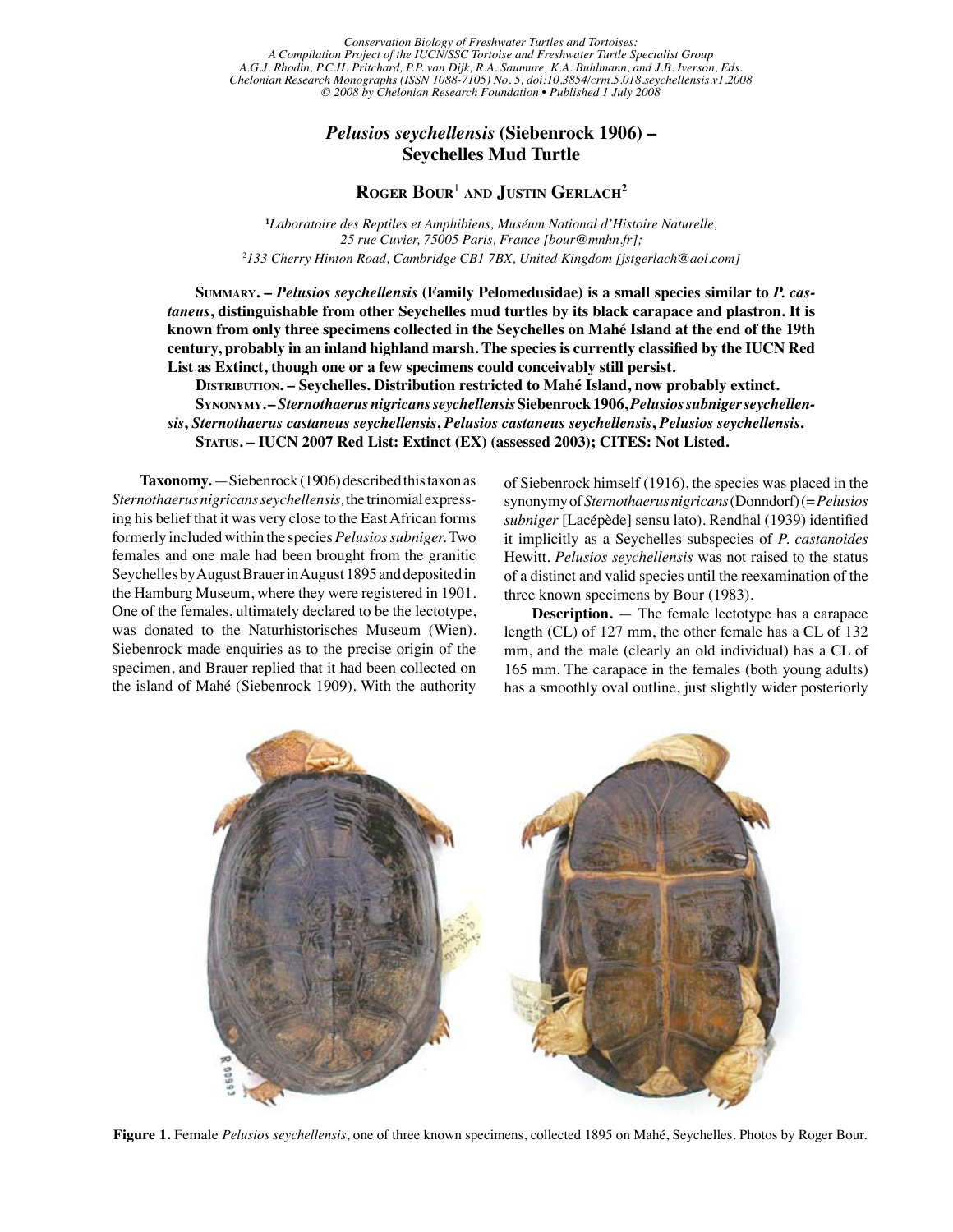

**Figure 2.** Female *Pelusios seychellensis*, one of three known specimens, collected 1895 on Mahé, Seychelles. Photos by Roger Bour.

than anteriorly, and the carapace of the male is relatively narrower. A keel is evident on vertebrals 2–4, but is low and discontinuous. The lateral borders of the first vertebrals are sinuous or serrated; the anterior borders are slightly wider than the two anterior marginals.

The anterior lobe of the plastron is about 1.5 times the length of the abdominal scutes, and the interpectoral seam is about 50% of the length of the interhumeral seam. The intergular is pentagonal, with anterolateral borders converging slightly towards the front margin of the plastron. The femorals are only moderately constricted at the base of the posterior lobe. The anal notch forms a right angle.

 On the head, the parietal scales are enlarged (about five large elements) but restricted to the area behind the large fronto-interparietal; a supralabial (between the postocular and the masseteric) is present; and the mental scales (anterior to the barbels) form a narrow band without distinct seams. The anterior face of the forelimb is partially covered with 8–10 barely enlarged falciform (i.e., sickle-shaped) scales.

The neural bones form a complete series anteriorly (i.e., neural 1 is present), but posteriorly neurals 7 and 8 are reduced to small, isolated elements—especially small in the male. The posterior border of the mesoplastra is oblique; their median suture is about one-third the length of the suture between the hyoplastra. The skull, especially as regards features of the otic region (auditory meatus, precolumellar fossa) is similar

that of *Pelusios castaneus*, and quite distinct from the same area of *P. castanoides*.

The carapace and plastron are both intensely pigmented with black, with only a narrow light band along the midline of the plastron in the male. This black coloration must not be confused with the superficial dark tinge that covers more or less extensively the scutes of a number of individuals in other species. The upper surface of the soft parts is yellow-brown, and the underside pale yellow, contrasting sharply with the black shell. The dorsal surface of the head is decorated with a pattern of dark brown, sinuous vermiculations arranged upon a light background, and extending ventrally as far as the maxillary rhamphotheca.

**Distribution.** — This species was considered to be endemic to the granitic Seychelles in the original description, and was subsequently restricted to the principal island, Mahé, where it was collected by Brauer, most probably in an inland highland marsh, possibly near Morne Seychellois (see below). The species has never been found again. Further investigations should be directed preferentially towards the upland marshes that still persist on Mahé (Bour 1984), although searches of this habitat have so far failed to find any evidence of the survival of freshwater turtles. Loveridge (1941) erred in citing "Gloriosa Island" (= Grande Glorieuse) as the type locality, and this error was repeated by other authors.

**Habitat and Ecology.** — The biology of this species remains unknown. If it was really collected in the highlands of Mahé, the habitat corresponds to a swampy area within humid tropical forest. In August 1895, Brauer also collected a new skink and a new amphibian species, *Scelotes braueri* Boettger 1896 (= *Pamelaescincus braueri*), and *Arthroleptis seychellensis* Boettger 1898 (= *Sooglossus seychellensis*) in this habitat, and he personally studied the ecology of the latter in the field on Mahé (Brauer 1898). In the original description of these two species, Boettger (1896) described the habitat as "in alten Waldern", and Brauer (1898) added, for the amphibian species, "in einem Walde auf Mahé am Fuss des Morne Seychellois in etwa 500 m Hohe" ("In a forest on Mahé at the foot of Morne Seychellois, at about 500 m altitude"). However, Brauer also collected insects widely in both high forest and lowland sites of Mahé and Silhouette islands, so the precise locality where he collected the three specimens of *Pelusios seychellensis* remains unknown.

**Population Status.** — This species is, at the very least, exceedingly rare; quite probaby it is extinct. It may be an ancient component of the fauna that has been progressively excluded from coastal swamps by more recently arriving congeneric taxa (*P. castanoides intergularis* and *P. subniger parietalis*), and then eliminated from aquatic habitats by human intervention, particularly if it was associated with the very restricted and limited highland marsh habitat.

**Threats to Survival**. — If this species still persists, the future of the last survivors would be threatened by ongoing draining of marsh areas. The last boggy areas in the highlands of the granitic Seychelles are protected and may not be at